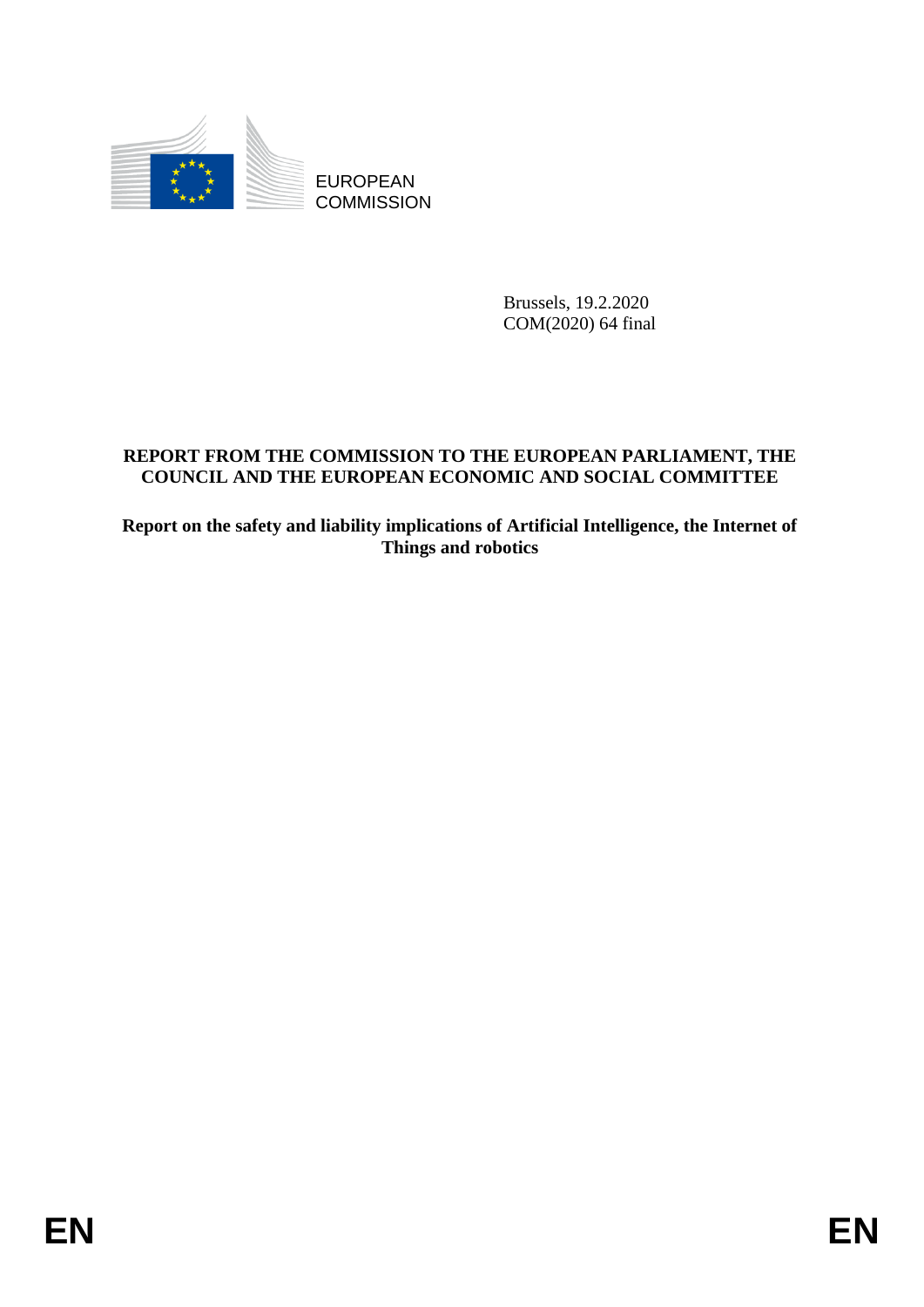### **REPORT ON THE SAFETY AND LIABILITY IMPLICATIONS OF ARTIFICIAL INTELLIGENCE, THE INTERNET OF THINGS AND ROBOTICS**

# **1. Introduction**

Artificial Intelligence  $(AI)^1$ , the Internet of Things  $(IoT)^2$  and robotics will create new opportunities and benefits for our society. The Commission has recognised the importance and potential of these technologies and the need for significant investment in these areas.<sup>3</sup> It is committed to making Europe a world-leader in AI, IoT and robotics. In order to achieve this goal, a clear and predictable legal framework addressing the technological challenges is required.

### 1.1. The existing safety and liability framework

The overall objective of the safety and liability legal frameworks is to ensure that all products and services, including those integrating emerging digital technologies, operate safely, reliably and consistently and that damage having occurred is remedied efficiently. High levels of safety for products and systems integrating new digital technologies and robust mechanisms remedying occurred damage (i.e. the liability framework) contribute to better protect consumers. They also create trust in these technologies, a prerequisite for their uptake by industry and users. This in turn will leverage the competitiveness of our industry and contribute to the objectives of the Union<sup>4</sup>. A clear safety and liability framework is particularly important when new technologies like AI, the IoT and robotics emerge, both with a view to ensure consumer protection and legal certainty for businesses.

The Union has a robust and reliable safety and product liability regulatory framework and a robust body of safety standards, complemented by national, non-harmonised liability legislation. Together, they ensure the well-being of our citizens in the Single Market and encourage innovation and technological uptake. However, AI, the IoT and robotics are transforming the characteristics of many products and services.

The [Communication on Artificial Intelligence for Europe](https://ec.europa.eu/digital-single-market/en/news/communication-artificial-intelligence-europe)<sup>5</sup>, adopted on 25 April 2018, announced that the Commission would submit a report assessing the implications of the emerging digital technologies on the existing safety and liability frameworks. This report aims to identify and examine the broader implications for and potential gaps in the liability and safety frameworks for AI, the IoT and robotics. The orientations provided in this report accompanying the White Paper on Artificial Intelligence are provided for discussion and are part of the broader consultation of stakeholders. The safety section builds on the evaluation<sup>6</sup>

<sup>1</sup> <sup>1</sup> The definition on Artificial Intelligence of the High-Level Expert Group (AI HLEG) is available at <https://ec.europa.eu/futurium/en/ai-alliance-consultation/guidelines>

<sup>2</sup> The definition of the Internet of Things provided by the Recommendation ITU-T Y.2060 is available at <https://www.itu.int/ITU-T/recommendations/rec.aspx?rec=y.2060>

<sup>&</sup>lt;sup>3</sup> SWD(2016) 110, COM(2017) 9, COM(2018) 237 and COM(2018) 795.

[http://ec.europa.eu/growth/industry/policy\\_en](http://ec.europa.eu/growth/industry/policy_en)

<sup>5</sup> [https://eur-lex.europa.eu/legal-content/EN/TXT/?uri=COM%3A2018%3A237%3AFIN.](https://eur-lex.europa.eu/legal-content/EN/TXT/?uri=COM%3A2018%3A237%3AFIN) The accompanying Staff Working Document (2018) 137 [\(https://eur-lex.europa.eu/legal](https://eur-lex.europa.eu/legal-content/en/ALL/?uri=CELEX%3A52018SC0137)[content/en/ALL/?uri=CELEX%3A52018SC0137\)](https://eur-lex.europa.eu/legal-content/en/ALL/?uri=CELEX%3A52018SC0137) provided a first mapping of liability challenges that occur in the context of emerging digital technologies.

<sup>6</sup> SWD(2018) 161 final.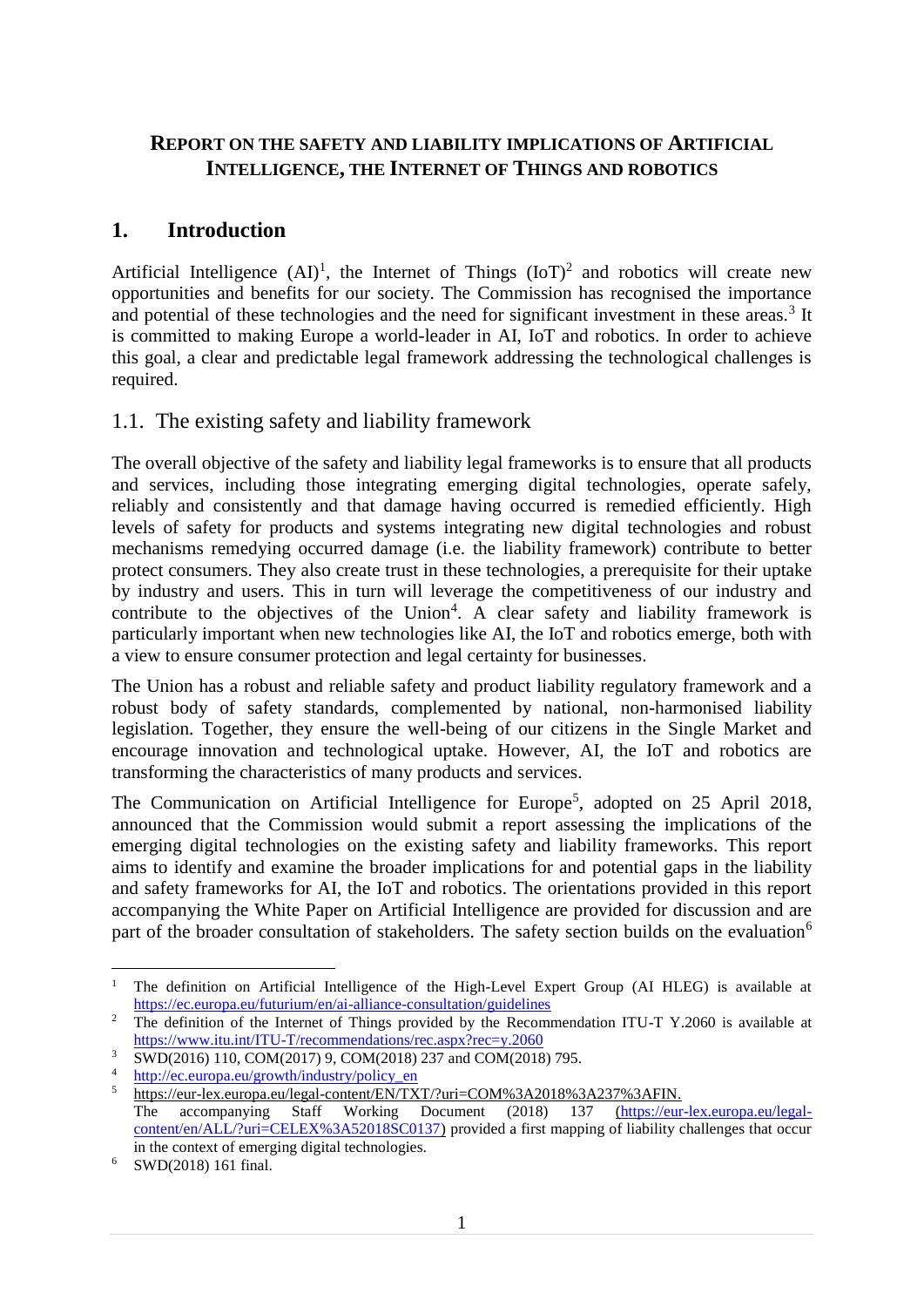of the Machinery Directive<sup>7</sup> and the work with the relevant expert groups<sup>8</sup>. The liability section builds on the evaluation<sup>9</sup> of the Product Liability Directive<sup>10</sup>, the input of the relevant experts groups<sup>11</sup> and contacts with stakeholders. This report does not aim to provide an exhaustive overview of the existing rules for safety and liability, but focuses on the key issues identified so far.

### 1.2. Characteristics of AI, IoT and robotics technologies

AI, IoT and robotics share many characteristics. They can combine **connectivity**, **autonomy** and **data dependency** to perform tasks with little or no human control or supervision. AI equipped systems can also improve their own performance by learning from experience. Their **complexity** is reflected in both the plurality of economic operators involved in the **supply chain** and the multiplicity of components, parts, software, systems or services, which together form the new technological ecosystems. Added to this is the **openness** to updates and upgrades after their placement on the market. The vast amounts of data involved, the reliance on algorithms and the **opacity** of AI decision-making, make it more difficult to predict the behaviour of an AI-enabled product and to understand the potential causes of a damage. Finally, connectivity and openness can also expose AI and IoT products to **cyberthreats**.

## 1.3. Opportunities created by AI, IoT and robotics

Increasing users' trust and social acceptance in emerging technologies, improving products, processes and business models and helping European manufacturers to become more efficient are only some of the opportunities created by AI, IoT and robotics.

Beyond productivity and efficiency gains, AI also promises to enable humans to develop intelligence not yet reached, opening the door to new discoveries and helping to solve some of the world's biggest challenges: from treating chronic diseases, predicting disease outbreaks or reducing fatality rates in traffic accidents to fighting climate change or anticipating cybersecurity threats.

These technologies can bring many benefits by improving the safety of products, making them less prone to certain risks. For instance, connected and automated vehicles could improve road safety, as most road accidents are currently caused by human errors<sup>12</sup>. Moreover, IoT systems are designed to receive and process vast amounts of data from

<sup>&</sup>lt;u>.</u>  $\frac{7}{8}$  Directive 2006/42/EC

<sup>8</sup> Consumer Safety Network as established in Directive 2001/95/EC on general product safety (GPSD), Machinery Directive 2006/42/EC and Radio Equipment 2014/53/EU Directive expert groups composed of Member States, industry and other stakeholders such as consumer associations.

COM(2018) 246 final

<sup>10</sup> Directive 85/374/EEC

<sup>&</sup>lt;sup>11</sup> The Expert Group on Liability and New Technologies was created to provide the Commission with expertise on the applicability of the Product Liability Directive and national civil liability rules and with assistance in developing guiding principles for possible adaptations of applicable laws related to new technologies. It consists of two formations, the 'Product Liability Formation' and the 'New Technologies Formation', see [http://ec.europa.eu/transparency/regexpert/index.cfm?do=groupDetail.groupDetail&groupID=3592&NewSe](http://ec.europa.eu/transparency/regexpert/index.cfm?do=groupDetail.groupDetail&groupID=3592&NewSearch=1&NewSearch=1) [arch=1&NewSearch=1.](http://ec.europa.eu/transparency/regexpert/index.cfm?do=groupDetail.groupDetail&groupID=3592&NewSearch=1&NewSearch=1)

For the Report of the 'New Technologies Formation' on Liability for Artificial Intelligence and other emerging technologies' see [https://ec.europa.eu/newsroom/dae/document.cfm?doc\\_id=63199.](https://ec.europa.eu/newsroom/dae/document.cfm?doc_id=63199)

<sup>&</sup>lt;sup>12</sup> It is estimated that around 90% of road accidents are caused by human errors. See Commission's report on Saving Lives: Boosting Car Safety in the EU (COM(2016) 0787 final).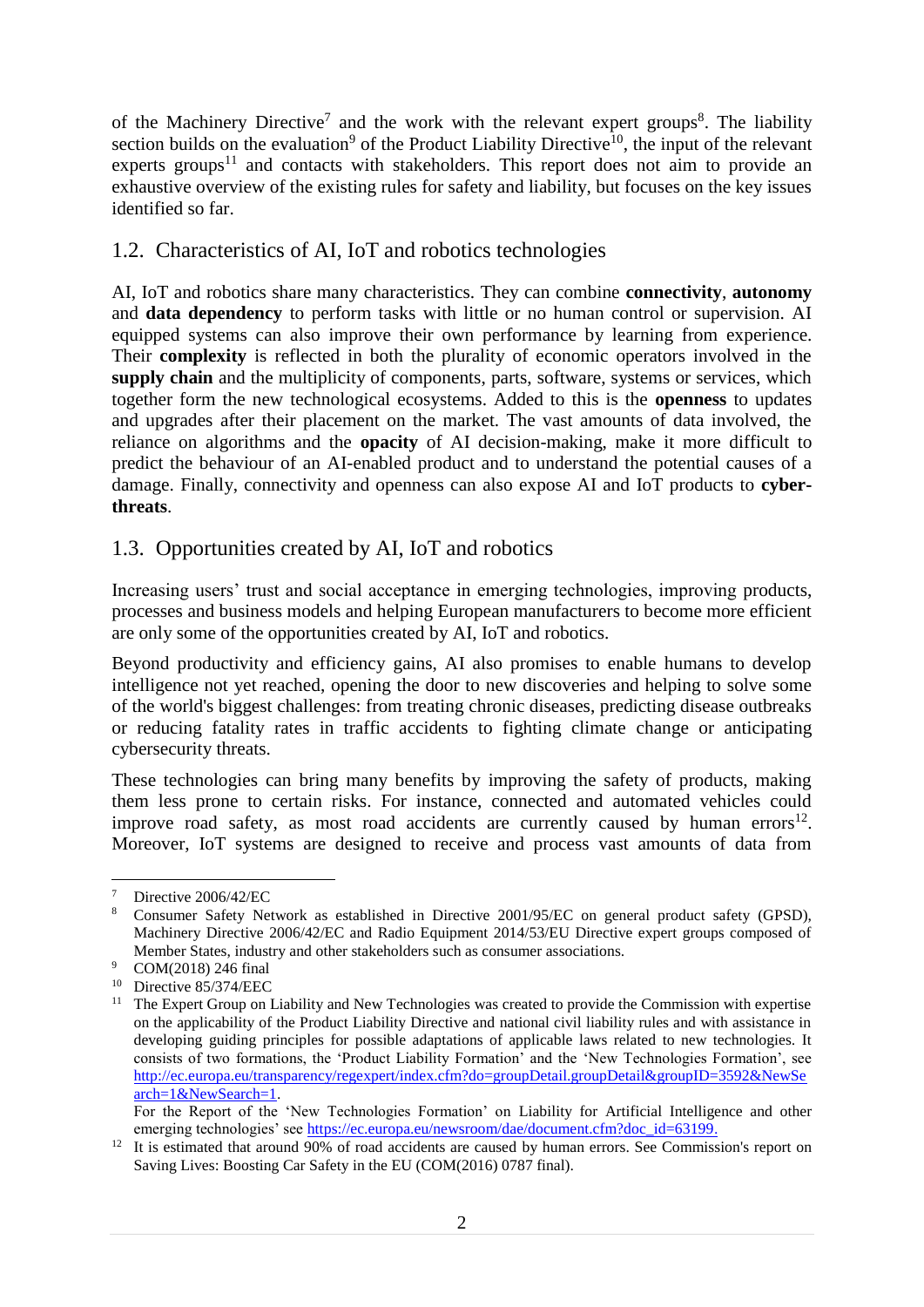different sources. This increased level of information might be used so that products can selfadapt and consequently become safer. New technologies can contribute to better effectiveness of product recalls as for example products could warn the users to avoid a safety problem<sup>13</sup>. If a safety issue arises during the use of a connected product, producers can directly communicate with users, on the one hand to warn the users about the risks and on the other hand, if possible, to directly fix the problem by providing, for example, a safety update. For instance, during the recall of one of its devices in 2017, a smartphone producer carried out a software update to reduce to zero the battery capacity of the recalled phones<sup>14</sup> so that users would stop using the dangerous devices.

Furthermore, new technologies can contribute to improve the traceability of products. For instance, IoT connectivity features can enable businesses and market surveillance authorities to track dangerous products and identify risks across supply chains<sup>15</sup>.

Along with the opportunities that AI, IoT and robotics can bring to the economy and our societies, they can also create a risk of harm to legally protected interests, both material and immaterial ones. The risk of such harm occurring will increase as the field of applications widens. In this context, it is essential to analyse whether and to what extent the current legal framework on safety and liability is still fit to protect users.

# **2. Safety**

1

The Commission Communication on "Building Trust in Human-Centric Artificial Intelligence" states that *AI systems should integrate safety and security-by-design mechanisms to ensure that they are verifiably safe at every step, taking at heart the physical and mental safety of all concerned*<sup>16</sup> *.* 

The assessment of the Union product safety legislation in this section analyses whether the current Union legislative framework contains the relevant elements to ensure that emerging technologies and AI systems in particular, integrate safety and security-by-design.

This report mainly looks at the General Product Safety Directive<sup>17</sup> as well as at the harmonised product legislation that follows the horizontal rules of the "New Approach"<sup>18</sup> and/or the "New Legislative Framework" (hereafter "Union product safety legislation or framework")<sup>19</sup>. The horizontal rules ensure the coherence among the sectorial rules on product safety.

<sup>&</sup>lt;sup>13</sup> For instance, the driver of a car can be warned to slow down in case there is an accident ahead.

<sup>&</sup>lt;sup>14</sup> OECD (2018), "Measuring and maximising the impact of product recalls globally: OECD workshop report", *OECD Science, Technology and Industry Policy Papers*, No. 56, OECD Publishing, Paris, [https://doi.org/10.1787/ab757416-en.](https://doi.org/10.1787/ab757416-en)

<sup>15</sup> OECD (2018), "Enhancing product recall effectiveness globally: OECD background report", *OECD Science, Technology and Industry Policy Papers*, No. 58, OECD Publishing, Paris, [https://doi.org/10.1787/ef71935c](https://doi.org/10.1787/ef71935c-en)[en.](https://doi.org/10.1787/ef71935c-en)

<sup>&</sup>lt;sup>16</sup> Communication from the Commission to the European Parliament, the Council, the European Economic and Social Committee and the Committee of the Regions on Building Trust in Human-Centric Artificial Intelligence, Brussels, 8.4.2019 COM(2019) 168 final

<sup>&</sup>lt;sup>17</sup> Directive 2001/95/EC the European Parliament and of the Council of 3 December 2001 on general product safety (OJ L 11, 15.1.2002, p. 4–17)*.*

<sup>18</sup> OJ C 136, 4.6.1985, p. 1.

<sup>19</sup> Regulation (EC) No. 2008/765 and Decision (EC) No. 2008/768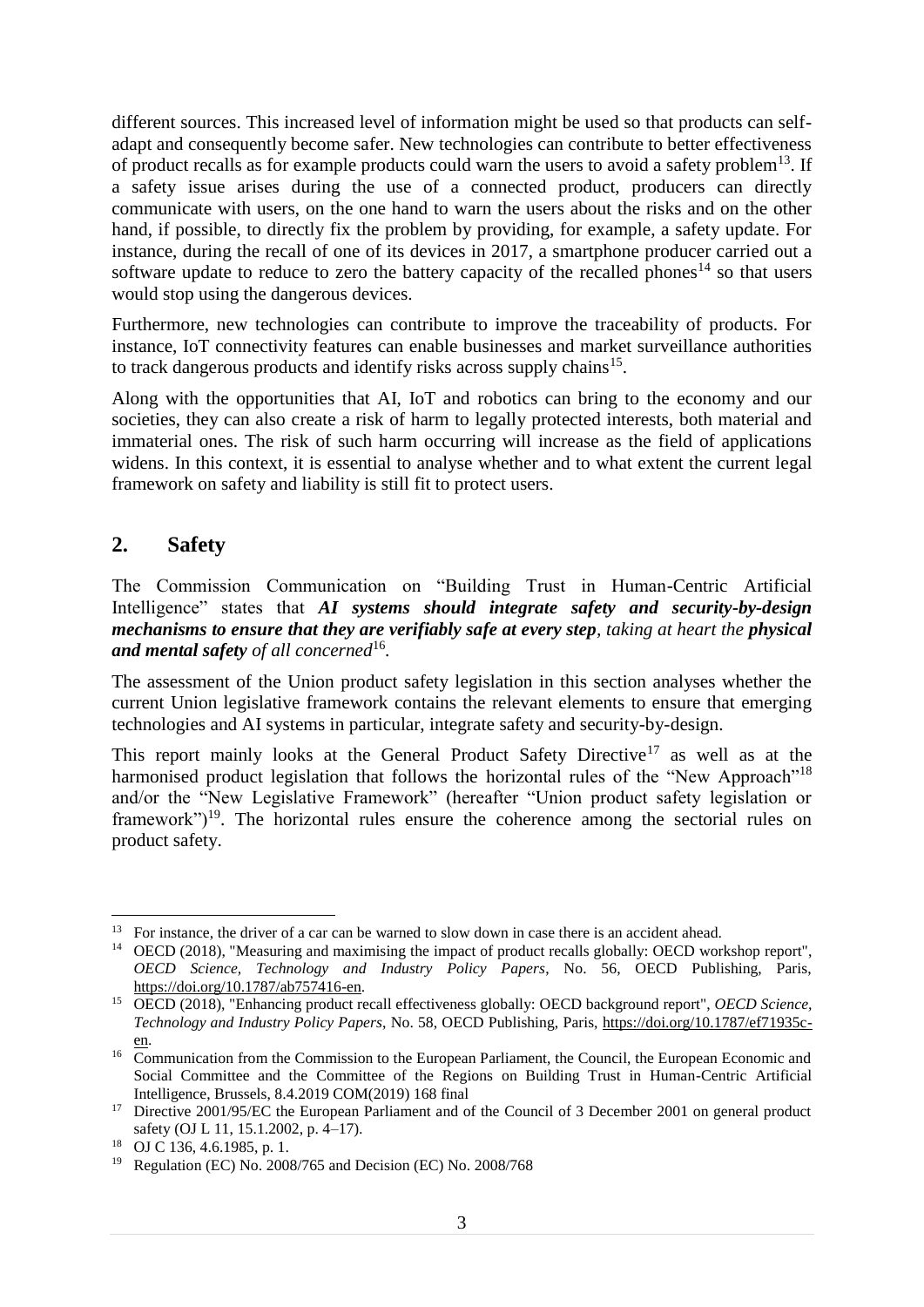The Union product safety legislation aims to ensure that products placed on the Union market meet high health, safety and environmental requirements and that such products can circulate freely throughout the Union. The sectorial legislation<sup>20</sup> is complemented by the General Product Safety Directive<sup>21</sup>, which requires that all consumer products, even if not regulated by the Union sectorial legislation, need to be safe. Safety rules are complemented with market surveillance and the powers conferred to national authorities under the Market Surveillance Regulation<sup>22</sup> and the General Product Safety Directive<sup>23</sup>. In transport, there are additional Union and national rules for placing a motor vehicle<sup>24</sup>, an aircraft or a ship in service and clear rules governing safety during operation, including tasks for operators as well surveillance tasks for authorities.

European standardisation is also an essential element of the Union product safety legislation. Given the global nature of digitisation and emerging digital technologies, international cooperation in standardisation is of particular relevance for the competitiveness of the European Industry.

A big portion of the Union product safety framework was written prior to the emergence of digital technologies such as AI, the IoT or robotics. It therefore does not always contain provisions explicitly addressing the new challenges and risks of these emerging technologies. However, as the existing product safety framework is technology neutral, this does not mean that it would not apply to products incorporating these technologies. Furthermore, subsequent legislative acts which are part of that framework, such as in the medical devices or cars sectors, have already explicitly considered some aspects of the emergence of digital technologies, e.g. automated decisions, software as a separate product and connectivity.

This schema does not include the Union transport and cars legislation.

<sup>&</sup>lt;sup>21</sup> Directive 2001/95/EC the European Parliament and of the Council of 3 December 2001 on general product safety (OJ L 11, 15.1.2002, p. 4–17)*.*

<sup>&</sup>lt;sup>22</sup> Regulation (EC) No 765/2008 of the European Parliament and of the Council of 9 July 2008 setting out the requirements for accreditation and market surveillance relating to the marketing of products and repealing Regulation (EEC) No 339/93, OJ L 218, 13.8.2008, p. 30–47, ELI: [http://data.europa.eu/eli/reg/2008/765/oj,](http://data.europa.eu/eli/reg/2008/765/oj) and, from 2021 onwards, Regulation (EU) 2019/1020 of the European Parliament and of the Council of 20 June 2019 on market surveillance and compliance of products and amending Directive 2004/42/EC and Regulations (EC) No 765/2008 and (EU) No 305/201,1 OJ L 169, 25.6.2019, p. 1–44, ELI: http://data.europa.eu/eli/reg/2019/1020/oj

<sup>&</sup>lt;sup>23</sup> Article 8 (1) (b) (3) of the General Product safety Directive

<sup>&</sup>lt;sup>24</sup> For instance, Directive  $2007/46/EC$  — approval of motor vehicles and their trailers, and of systems, components and separate technical units intended for such vehicles, and Regulation (EU) 2018/858 of the European Parliament and of the Council of 30 May 2018 on the approval and market surveillance of motor vehicles and their trailers, and of systems, components and separate technical units intended for such vehicles, amending Regulations (EC) No 715/2007 and (EC) No 595/2009 and repealing Directive 2007/46/EC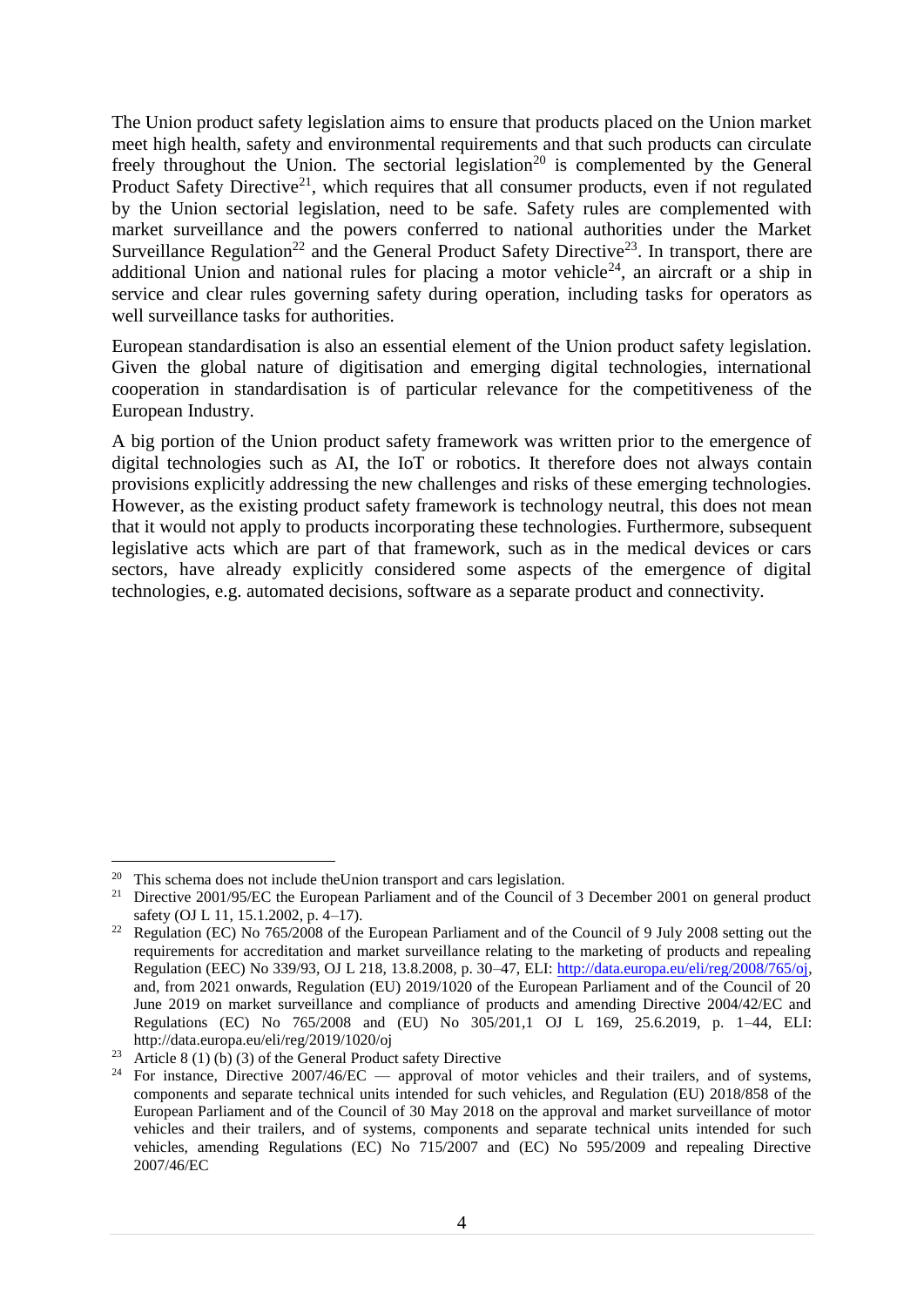### **The underlying logic of the current Union product safety legislation**<sup>25</sup>



The challenges brought by the digital emerging technologies to the Union product safety framework are presented hereafter.

**Connectivity** is a core feature in an ever-growing number of products and services. This feature is challenging the traditional concept of safety, as connectivity may directly compromise the safety of the product and indirectly when it can be hacked leading to security threats and affecting the safety of users.

An example is given by an EU Rapid Alert System notification from Iceland concerning a smart watch for children<sup>26</sup>. This product would not cause a direct harm to the child wearing it, but lacking a minimum level of security, it can be easily used as a tool to have access to the child. As one of the product's intended function is to keep children safe through localisation, a consumer would expect that it would not pose security threats to children that may affect their safety by potentially being tracked and/or contacted by anyone.

Another example is indicated in a notification submitted by Germany regarding a passenger  $car<sup>27</sup>$ . The radio in the vehicle may have certain software security gaps allowing unauthorised third party access to the interconnected control systems in the vehicle. If these software security gaps were exploited by a third party for malicious purposes, a road accident could occur.

Industrial applications may also be exposed to cyber threats affecting the safety of persons at larger scale when such applications lack the necessary levels of security. This can be the case for example of cyber-attacks on a critical control system of an industrial plant intended to trigger an explosion that might cost lives.

 $25$  This picture does not include the product lifecycle legislation requirements i.e. use and maintenance and is only presented for general illustration purposes.

<sup>&</sup>lt;sup>26</sup> RAPEX notification from Iceland published in the EU Safety Gate's website  $(A12/0157/19)$ 

<sup>&</sup>lt;sup>27</sup> RAPEX notification from Germany published in the EU Safety Gate  $(A12/1671/15)$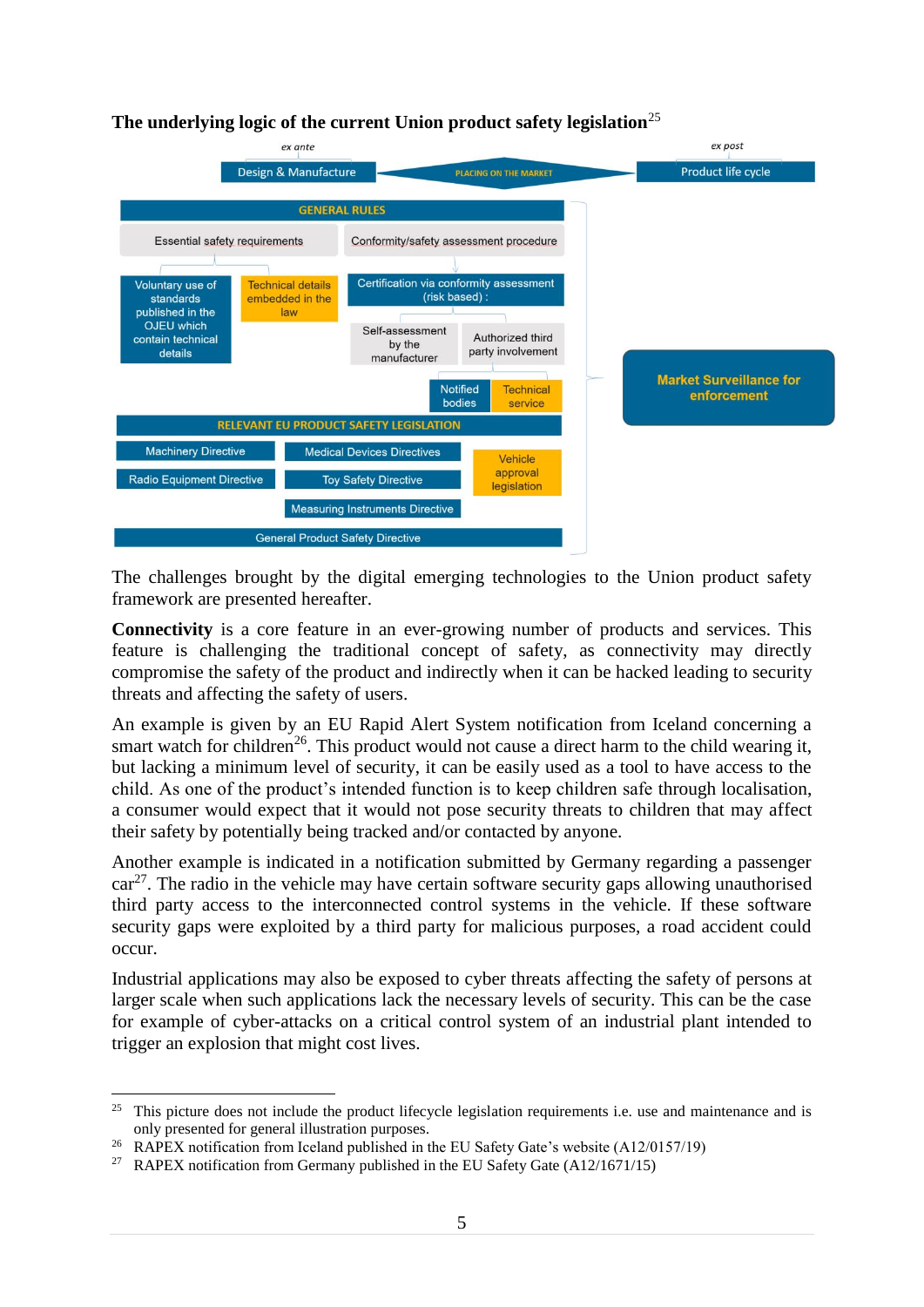Union product safety legislation does not generally provide for specific mandatory essential requirements against cyber-threats affecting the safety of users. However, there are provisions related to security aspects in the Regulation on Medical Devices<sup>28</sup>, the Directive on measuring instruments<sup>29</sup>, the Radio Equipment Directive<sup>30</sup>, or the vehicle-type approval legislation<sup>31</sup>. The Cybersecurity Act<sup>32</sup> sets up voluntary cybersecurity certification framework for Information and communications technology (ICT) products, services and processes while the relevant Union product safety legislation sets up mandatory requirements.

In addition, the risk of loss of connectivity of emerging digital technologies may also entail risks related to safety. For example, if a connected fire alarm loses connectivity, it might not alert the user in case of a fire.

Safety in the current Union product safety legislation is a public policy objective. The safety concept is linked to the use of the product and the risks, e.g. mechanical, electrical etc., to be addressed to make the product safe. To be noted that depending on the piece of Union safety product legislation, the use of the product covers not only the intended use but also the foreseeable use and in some cases, such as in the Machinery Directive<sup>33</sup>, even the reasonably foreseeable misuse.

The safety concept in the current Union product safety legislation is in line with an extended concept of safety in order to protect consumers and users. Thus, the concept of product safety encompasses protection against all kinds of risks arising from the product, including not only mechanical, chemical, electrical risks but also cyber risks and risks related to the loss of connectivity of devices.

Explicit provisions in this respect could be considered for the scope of the relevant Union pieces of legislation in order to provide a better protection of users and more legal certainty.

**Autonomy<sup>34</sup>** is one of the main features of AI. AI based unintended outcomes could cause harm to the users and exposed persons.

As far as the future "behaviour" of AI products can be determined in advance by the risk assessment carried out by the manufacturer before the products are placed on the market, the Union product safety framework already sets obligations for producers to take into account in the risk assessment the "use"<sup>35</sup> of the products throughout their lifetime. It also foresees that manufacturers must provide for instructions and safety information for users or warnings<sup>36</sup>. In

<sup>28</sup> Regulation (EU) 2017/745 on medical devices

<sup>&</sup>lt;sup>29</sup> Directive 2014/32/EU relating to the making available on the market of measuring instruments<br><sup>30</sup> Padio Foujnment 2014/53/EU Directive

<sup>30</sup> Radio Equipment 2014/53/EU Directive

 $31$  Directive  $2007/46/EC$  — approval of motor vehicles and their trailers, and of systems, components and separate technical units intended for such vehicles. The Directive will be repealed and replaced by Regulation (EU) 2018/858 on the approval of motor vehicles and their trailers, and of systems, components and separate technical units intended for such vehicles, amending Regulations (EC) No 715/2007 and (EC) No 595/2009 and repealing Directive 2007/46/EC with effect from 1 September 2020.

<sup>32</sup> Regulation (EU) 2019/881

 $33$  Directive 2006/42/EC on machinery<br> $34$  While AI based products can get out

While AI based products can act autonomously by perceiving their environment and without following a set of pre-determined set of instructions, their behaviour is constrained by the goal they are given and other relevant design choices made by their developers. "

<sup>&</sup>lt;sup>35</sup> In the Union product safety legislation, producers make the risk assessment based on the intended use of the product, the foreseeable use and/or the reasonably foreseeable misuse.

<sup>&</sup>lt;sup>36</sup> Decision No 768/2008/EC of the European Parliament and of the Council of 9 July 2008 on a common framework for the marketing of products, and repealing Council Decision 93/465/EEC, OJ L 218, 13.8.2008. p. 82–128. Annex I, Article R2.7 reads: "*Manufacturers shall ensure that the product is accompanied by*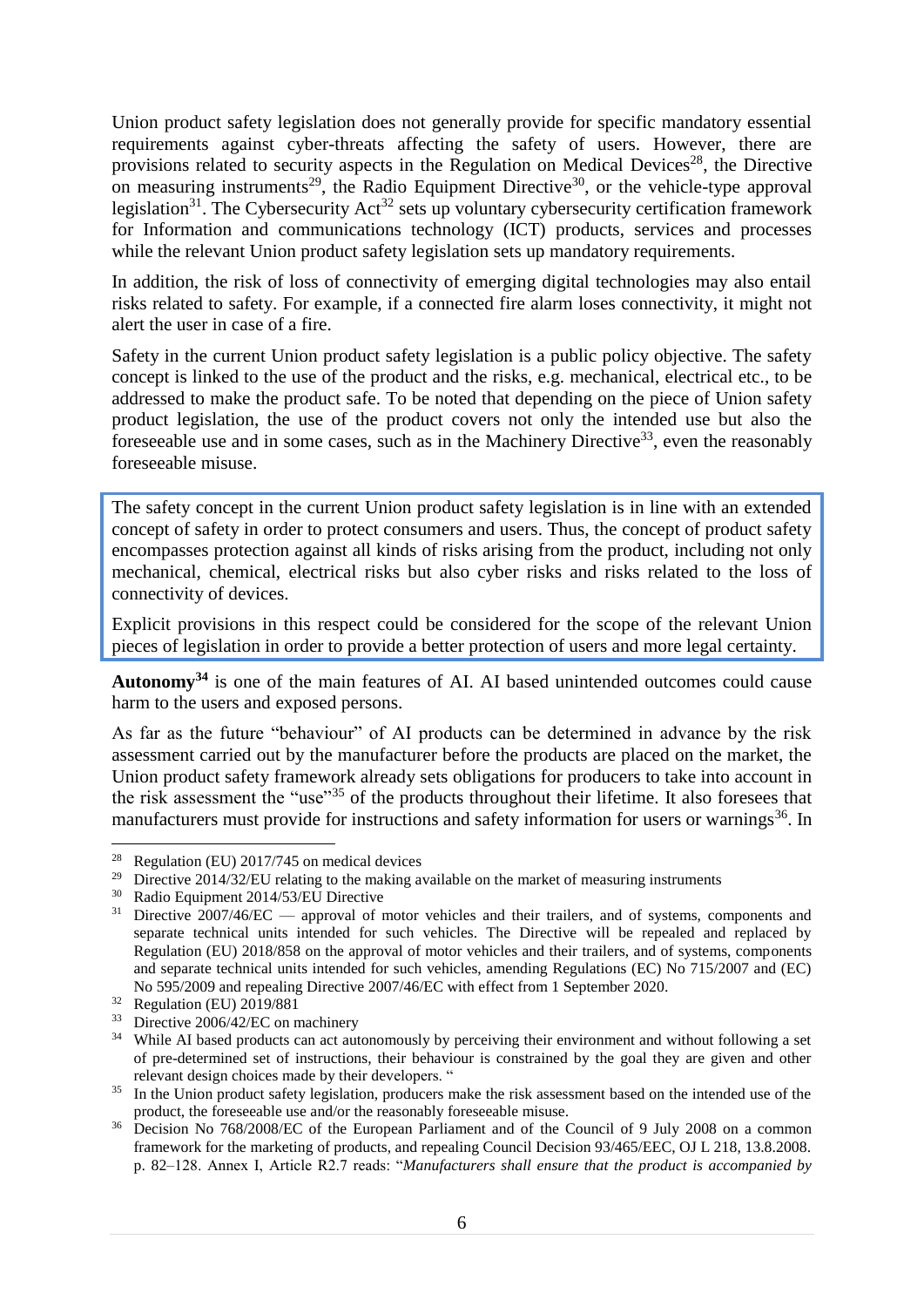this context, for example, the Radio Equipment Directive<sup>37</sup> requires the manufacturer to include instructions with information about how to use the radio equipment in accordance with its intended use.

There may be also situations in the future where the outcomes of the AI systems cannot be fully determined in advance. In such a situation, the risk assessment performed before placing the product on the market may no longer reflect the use, functioning or behaviour of the product. In these cases, insofar as the intended use, initially foreseen by the manufacturer, is modified<sup>38</sup> due to the autonomous behaviour and the compliance with the safety requirements is affected, it could be considered to require a new re-assessment of the self-learning product<sup>39</sup>.

Under the current framework, where producers become aware that a product, throughout its lifecycle, poses risks having an impact on safety, they are already required to immediately inform the competent authorities and take actions to prevent the risks for users $40$ .

Besides the risk assessment performed before placing a product on the market, a new risk assessment procedure could be put in place where the product is subject to important changes during its lifetime, e.g. different product function, not foreseen by the manufacturer in the initial risk assessment. This should focus on the safety impact caused by the autonomous behaviour throughout the product lifetime. The risk assessment should be performed by the appropriate economic operator. In addition, the relevant Union pieces of legislation could include reinforced requirements for manufacturers on instructions and warnings for users.

Similar risk assessments are already required in transport legislation<sup>41</sup>; for example, in railway transport legislation, when a railway vehicle is modified after its certification, a specific procedure is imposed to the author of the modification and clear criteria defined in order to determine if the authority needs to be involved or not.

The self-learning feature of the AI products and systems may enable the machine to take decisions that deviate from what was initially intended by the producers and consequently what is expected by the users. This raises questions about human control, so that humans

<u>.</u>

*instructions and safety information in a language which can be easily understood by consumers and other end-users, as determined by the Member State concerned*."

- <sup>38</sup> So far "self-learning" is used in the context of AI mostly to indicate that machines are capable of learning during their training; it is not a requirement yet that AI machines continue learning after they are deployed; on the contrary, especially in healthcare, AI machines normally stop learning after their training has successfully ended. Thus, at this stage, the autonomous behaviour deriving from AI systems does not imply that the product is performing tasks not foreseen by the developers.
- <sup>39</sup> This is in line with section 2.1 of the 'Blue Guide' on the implementation of EU products rules 2016'

<sup>41</sup> In case of any change to the railway system that may have an impact on safety (e.g. technical, operational change or also organisational change which could impact the operational or maintenance process), the process to follow is described in Annex I to COM Implementing regulation (EU) 2015/1136 (OJ L 185, 14.7.2015, p. 6).

Following the risk analysis process, the proposer of the change will apply the appropriate measures to mitigate risks (if the proposer is a railway undertaking or infrastructure manages, the application of the regulation is parts of its safety management system, whose application that is supervised by the NSA).

<sup>&</sup>lt;sup>37</sup> Article 10 (8) referring to the instructions for the end user and Annex VI referring to the EU Declaration of Conformity

<sup>40</sup> Article 5 of Directive 2001/95/EC of the European Parliament and of the Council of 3 December 2001 on general product safety.

In case of 'significant change' a safety assessment report should be provided to the proposer of the change by an independent 'assessment body' (could be the national safety authority or another technically competent).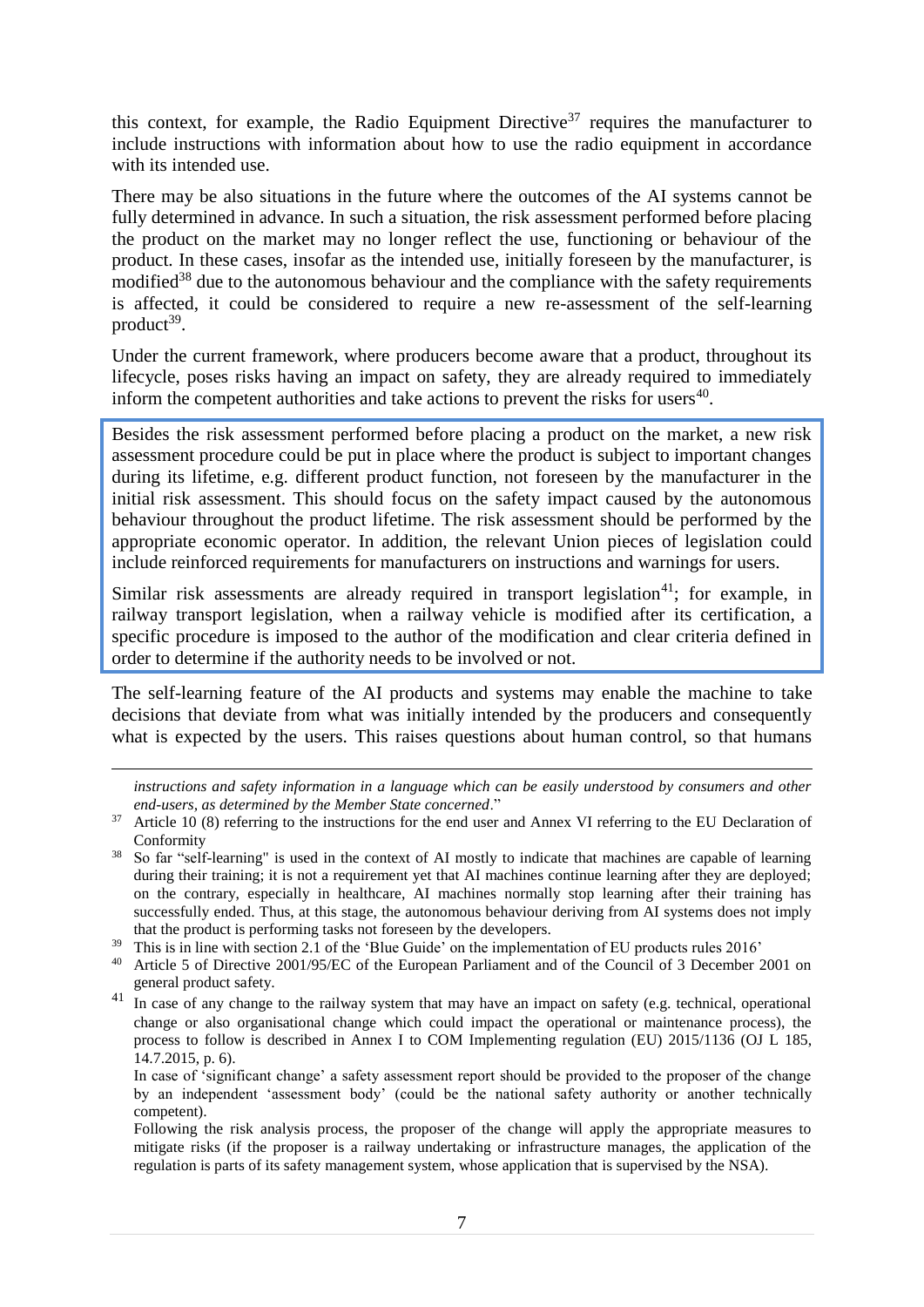could choose how and whether delegating decision to AI products and systems, to accomplish human-chosen objectives<sup> $42$ </sup>. The existing Union product safety legislation does not explicitly address the human oversight in the context of AI self-learning products and systems $43$ .

The relevant Union pieces of legislation may foresee specific requirements for human oversight, as a safeguard, from the product design and throughout the lifecycle of the AI products and systems.

The future "behaviour" of AI applications could generate **mental health risks**<sup>44</sup> for users deriving, for example, from their collaboration with humanoid AI robots and systems, at home or in working environments. In this respect, today, safety is generally used to refer to the user's perceived threat of physical harm that may come from the emerging digital technology. At the same time, safe products are defined in the Union legal framework as products that do not present any risk or just the minimum risks to the safety and health of persons. It is commonly agreed that the definition of health includes both physical and mental wellbeing. Howevermental health risks should be explicitly covered within the concept of product safety in the legislative framework.

For example, the autonomy should not cause excessive stress and discomfort for extended periods and harm mental health. In this regard, the factors that positively affect the sense of safety for older people<sup>45</sup> are considered to be: having secure relationships with health care service staff, having control over daily routines, and being informed about them. Producers of robots interacting with older people should take these factors into consideration to prevent mental health risks.

Explicit obligations for producers of, among others, AI humanoid robots to explicitly consider the immaterial harm their products could cause to users, in particular vulnerable users such as elderly persons in care environments, could be considered for the scope of relevant EU legislation.

Another essential characteristic of AI-based products and systems is **data dependency**. Data accuracy and relevance is essential to ensure that AI based systems and products take the decisions as intended by the producer.

The Union product safety legislation does not explicitly address the risks to safety derived from faulty data. However, according to the "use" of the product, producers should anticipate during the design and testing phases the data accuracy and its relevance for safety functions.

For example, an AI-based system designed to detect specific objects may have difficulty recognising items in poor lighting conditions, so designers should include data coming from product tests in both typical and poorly lit environments.

Another example relates to agricultural robots such as fruit-picking robots aimed at detecting and locating ripe fruits on trees or on the ground. While the algorithms involved already show success rates for classification of over 90%, a shortcoming in the datasets fuelling those

<sup>&</sup>lt;sup>42</sup> Policy and Investment Recommendations for Trustworthy AI, High-Level Expert Group on Artificial Intelligence, June 2019.

<sup>&</sup>lt;sup>43</sup> This does however not exclude that oversight may be necessary in a given situation as a result of some of the existing more general obligations concerning the placing on the market of the product

<sup>&</sup>lt;sup>44</sup> WHO Constitution, first bullet point: "Health is a state of complete physical, mental and social well-being and not merely the absence of disease or infirmity." (https://www.who.int/about/who-we-are/constitution)

<sup>45</sup> Social Robots: Technological, Societal and Ethical Aspects of Human-Robot Interaction, pp.237-264, Research, Neziha Akalin, Annica Kristoffersson and Amy Loutfi, July 2019.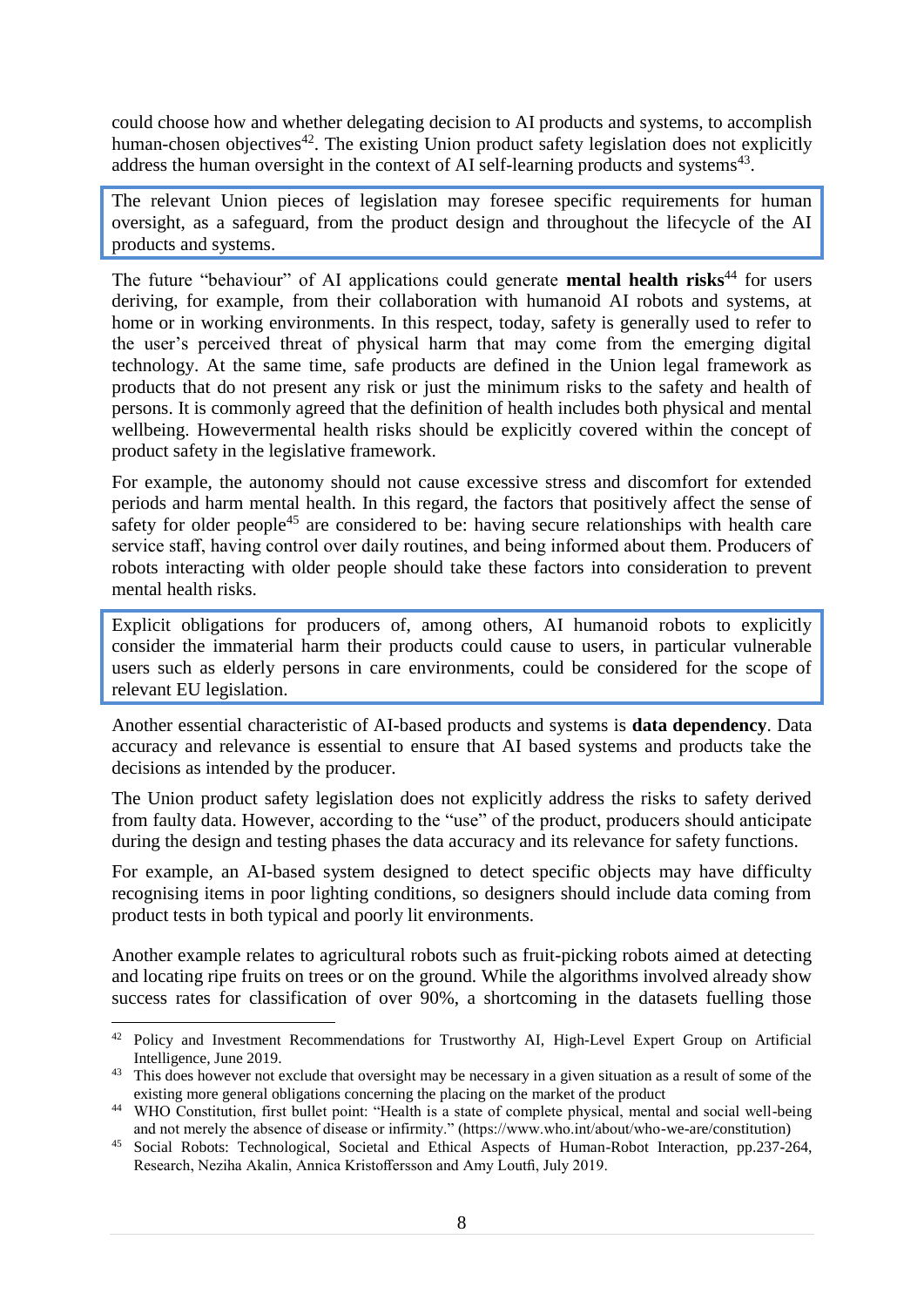algorithms may lead those robots to make a poor decision and as a consequence injure an animal or a person.

The question arises if the Union product safety legislation should contain specific requirements addressing the risks to safety of faulty data at the design stage as well as mechanisms to ensure that quality of data is maintained throughout the use of the AI products and systems.

**Opacity** is another main characteristic of some of the AI based products and systems that may result from the ability to improve their performance by learning from experience. Depending on the methodological approach, AI-based products and systems can be characterised by various degrees of opacity. This may lead to a decision making process of the system difficult to trace ('black box-effect'). Humans may not need to understand every single step of the decision making process, but as AI algorithms grow more advanced and are deployed into critical domains, it is decisive that humans can be able to understand how the algorithmic decisions of the system have been reached. This would be particularly important for the ex-post mechanism of enforcement, as it will allow the enforcement authorities the possibility to trace the responsibility of AI systems behaviours and choices. This is also acknowledged by the Commission Communication on Building Trust in Human-Centric Artificial Intelligence<sup>46</sup>.

The Union product safety legislation does not explicitly address the increasing risks derived from the opacity of systems based on algorithms. It is therefore necessary to consider requirements for transparency of algorithms, as well as for robustness, accountability and when relevant, human oversight and unbiased outcomes<sup>47</sup>, particularly important for the expost mechanism of enforcement and to build trust in the use of those technologies. One way of tackling this challenge would be imposing obligations on developers of the algorithms to disclose the design parameters and metadata of datasets in case accidents occur.

Additional risks that may impact safety are those stemming from the **complexity of the products and systems**, as various components, devices and products can be integrated and have influence on each other's functioning (e.g. products part of a smart home ecosystem).

This complexity is already addressed by the Union safety legal framework referred to at the beginning of this section<sup>48</sup>. In particular, when the producer carries out the risk assessment of the product, he must consider the intended use, foreseeable use and, where applicable, reasonably foreseeable misuse.

In this context, **if the producer envisages that their device will be interconnected and will interact with other devices, this should be considered during the risk assessment.** Use or misuses are determined on the basis of, for example, experience of past use of the same type of product, accident investigations or human behaviour.

The complexity of systems is also more specifically addressed by sectorial safety legislation such as the Medical Devices Regulation and to a certain extent in the General Product Safety

<sup>46</sup> <https://ec.europa.eu/futurium/en/ai-alliance-consultation/guidelines#Top>

<sup>&</sup>lt;sup>47</sup> Based on the key requirements proposed by the High-Level Expert Group in the Ethics guidelines for trustworthy AI:<https://ec.europa.eu/futurium/en/ai-alliance-consultation/guidelines>

<sup>48</sup> Regulation (EC) No. 2008/765 and Decision (EC) No. 2008/768 and harmonised sectorial product safety legislation e.g. Machinery Directive 2006/42/EC.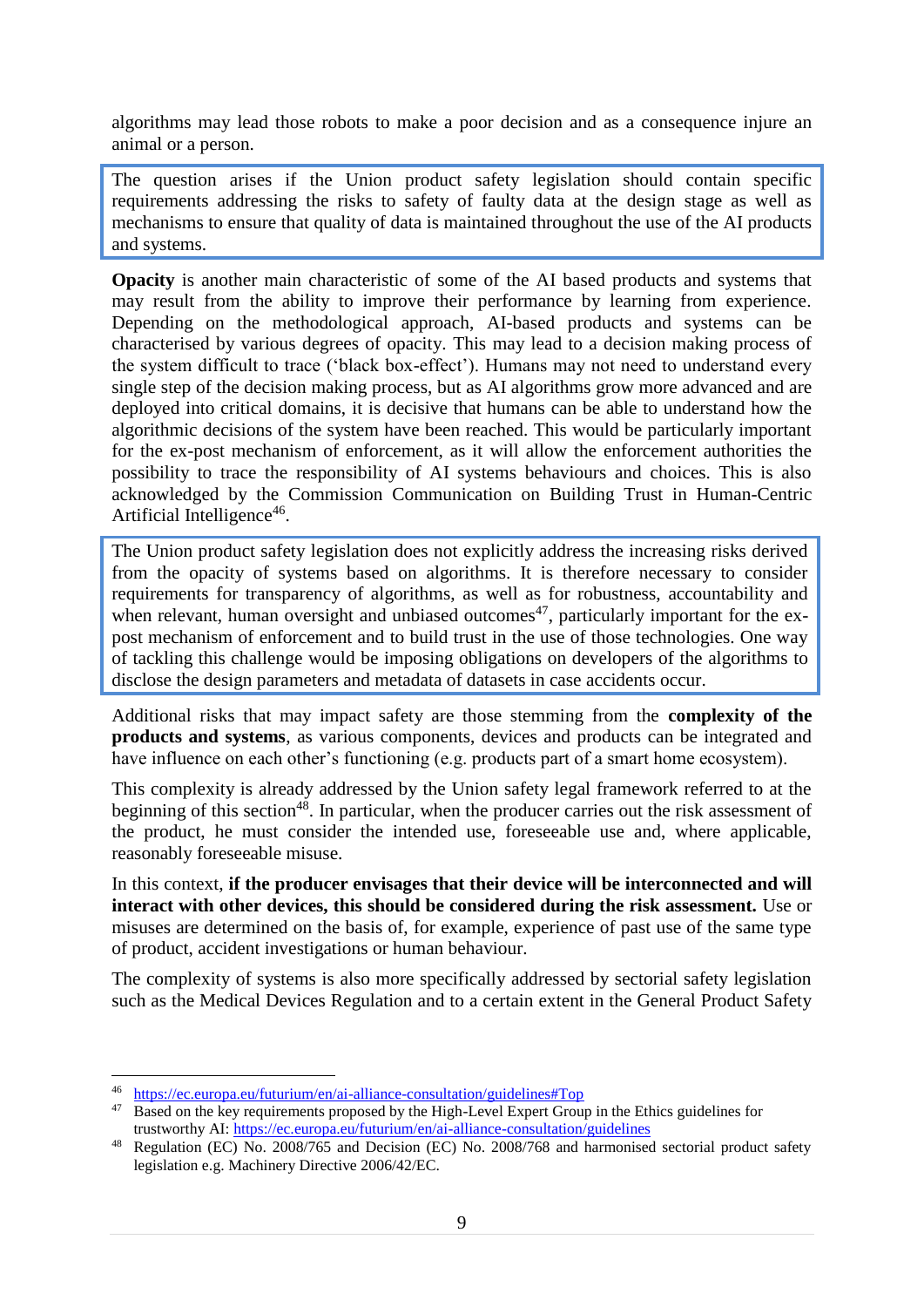legislation<sup>49</sup>. For example, the producer of a connected device, intended to be part of a smart home ecosystem, should be able to reasonably foresee that their products will have an impact on the safety of other products.

In addition, transport legislation addresses this complexity at system level. For cars, trains and airplanes, type-approval and certification takes place for each component as much as for the entire vehicle or aircraft. Road-, air-worthiness and rail interoperability are part of the safety assessment. In transport, "systems" have to be "authorised" by an authority, either on the basis of a third party assessment of conformity against clear technical requirements, or after a demonstration on how risks are being addressed. The solution is in general a combination of "product" and "system" level.

The Union product safety legislation, including transport legislation, already takes into account to a certain extent the complexity of products or systems to tackle the risks that may have an impact on the safety of users.

Complex systems often involve **software,** which is an essential component of an AI based system. Generally, as part of the initial risk assessment, the manufacturer of the final product has obligations to foresee the risks of software integrated in that product at the time of its placing on the market.

Certain pieces of Union product safety legislation refer explicitly to the software integrated in the product. For example, the Machinery Directive<sup>50</sup> requires that a fault in the software of the control system does not lead to hazardous situations.

In the Union product safety legislation, software updates could be compared to maintenance operations for safety reasons provided that they do not significantly modify a product already placed on the market and they do not introduce new risks that were not foreseen in the initial risk assessment. However, if the software update modifies substantially the product in which it is downloaded, the entire product might be considered as a new product and compliance with the relevant safety product legislation must be reassessed at the time the modification is performed<sup>51</sup>.

For stand-alone software, placed as it is on the market or uploaded after the product has been placed on the market, the Union sector-specific harmonised product safety legislation does not generally have specific provisions. However, certain pieces of Union legislation address stand-alone software, for example the Regulation on Medical Devices. Furthermore, standalone software uploaded in connected products that communicate via certain radio modules<sup>52</sup> can also be regulated by the Radio Equipment Directive via delegated acts. This Directive requires that specific classes or categories of radio equipment support features ensuring that the compliance of that equipment is not compromised when software is uploaded<sup>53</sup>.

<u>.</u>

<sup>&</sup>lt;sup>49</sup> Article 2 of the General Product Safety Directive specifies that a safe product shall take into account "the effect on other products, where it is reasonably foreseeable that it will be used with other products".

<sup>50</sup> Section 1.2.1 of Annex I of the Machinery Directive

<sup>51</sup> [The Blue Guide on the implementation of EU product rules, 2016](http://ec.europa.eu/DocsRoom/documents/18027/)

<sup>&</sup>lt;sup>52</sup> Radio modules are electronic device that transmit and/or receive radio signals (WIFI, Bluetooth) between two devices

<sup>53</sup> Article 3 (3) (i) of the Radio Equipment Directive,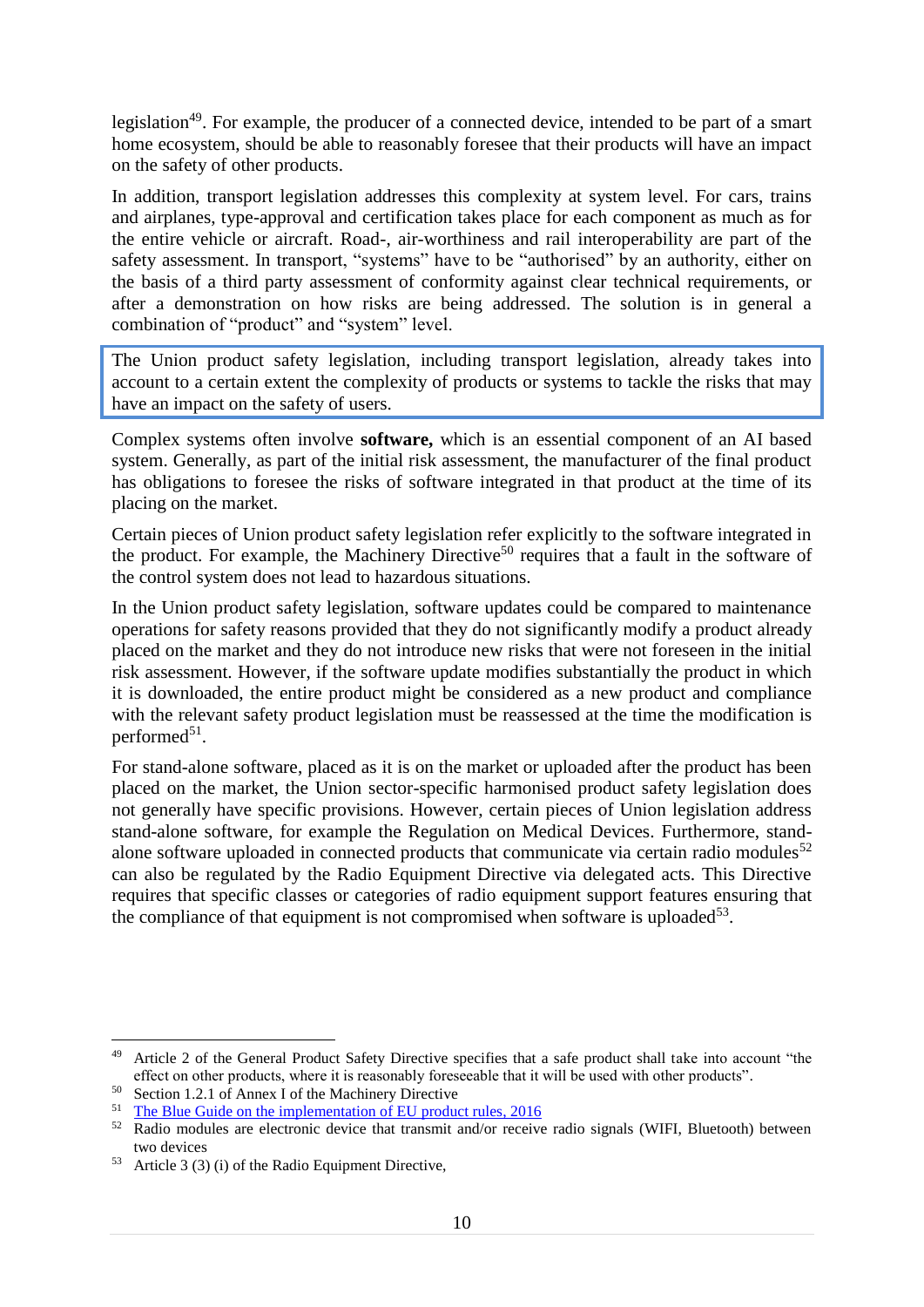While the Union product safety legislation takes into account the safety risks stemming from software integrated in a product at the time of its placing on the market and, potentially subsequent updates foreseen by the manufacturer, specific and/or explicit requirements on standalone software could be needed (e.g. an 'app' that would be downloaded). Particular considerations should be given to the stand-alone software ensuring safety functions in the AI products and systems.

Additional obligations may be needed for manufacturers to ensure that they provide features to prevent the upload of software having an impact on safety during the lifetime of the AI products.

Finally, emerging digital technologies are affected by **complex value chains**. Yet, this complexity is not new, nor exclusively an issue brought by new emerging digital technologies such as AI or the IoT. This is the case for example of products such as computers, service robots, or transport systems.

Under the Union product safety framework, no matter how complex the value chain is, the responsibility for the safety of the product remains with the producer that places the product on the market. Producers are responsible for the safety of the final product including the parts integrated in the product e.g. the software of a computer.

Some pieces of the Union product safety legislation already contain provisions that explicitly refer to situations in which several economic operators intervene on a given product before this product is being placed on the market. For example, the Lifts Directive<sup>54</sup> requires the economic operator, who designs and manufactures the lift to provide the installer<sup>55</sup> with "*all the necessary documents and information to enable the latter to ensure correct and safe installation and testing of the lift*". The Machinery Directive requires manufacturers of equipment to provide information to the operator on how to assembly that equipment with another machinery<sup>56</sup>.

The Union product safety legislation takes into account the complexity of the value chains, imposing obligations to several economic operators following the principle of "shared responsibility".

While the producer's responsibility on the final product safety has been proved adequate for current complex value chains, explicit provisions specifically requesting cooperation between the economic operators in the supply chain and the users could provide legal certainty in perhaps even more complex value chains. In particular, each actor in the value chain having an impact on the product safety (e.g. software producers) and users (bymodifying the product) would assume their responsibility and provide the next actor in the chain with the necessary information and measures.

<sup>&</sup>lt;u>.</u> <sup>54</sup> Pursuant to Article 16(2) of Directive 2014/33/EU

<sup>&</sup>lt;sup>55</sup> In the Lifts Directive 2014/33/EU the installer is the equivalent of the manufacturer and must take the responsibility for the design, manufacture, installation and placing on the market of the lift.

<sup>56</sup> Machinery Directive, Annex I, Article 1.7.4.2 reads *"Each instruction manual must contain, where applicable, at least the following information"* (i) *"assembly, installation and connection instructions, including drawings, diagrams and the means of attachment and the designation of the chassis or installation on which the machinery is to be mounted;"*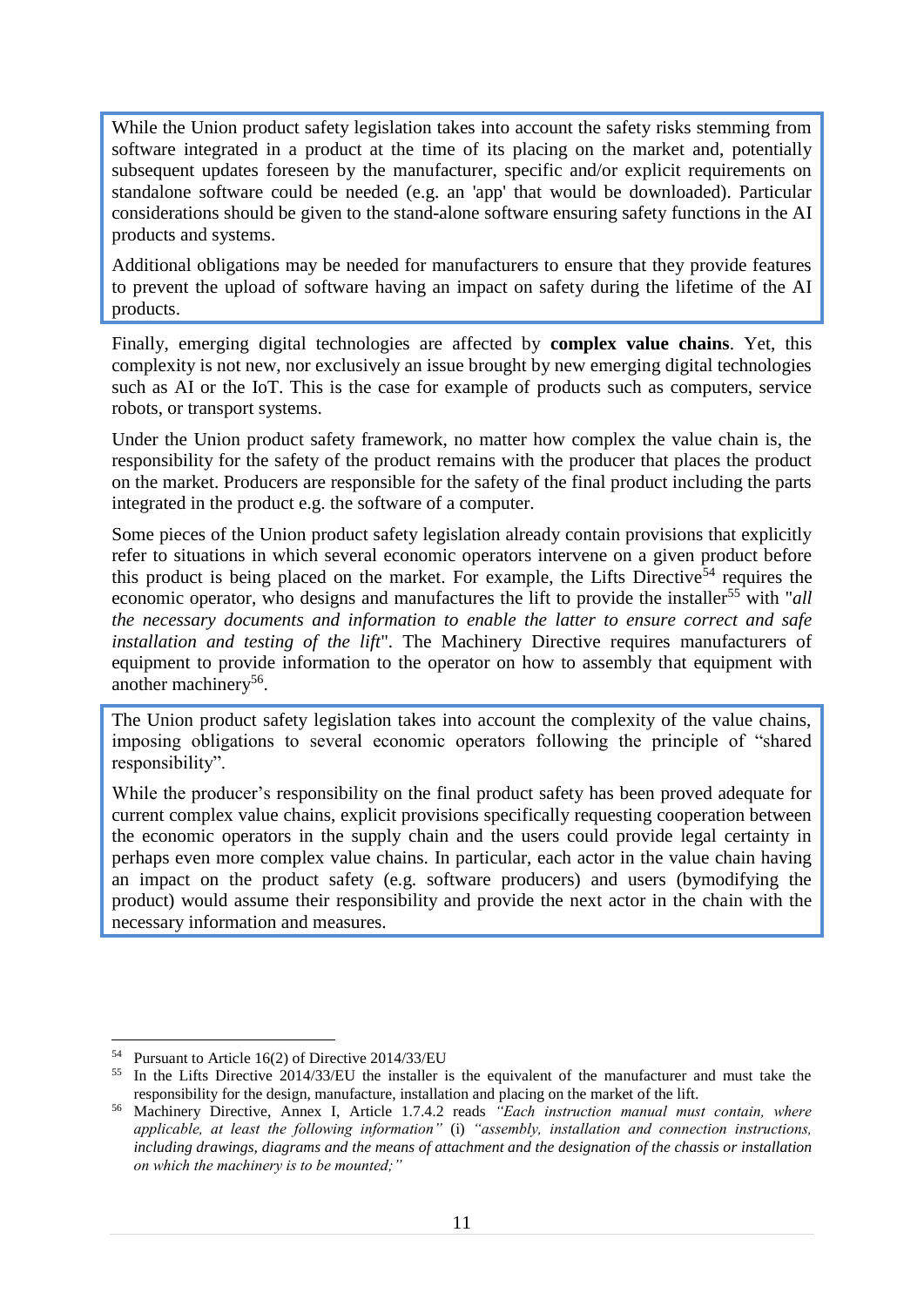# **3. Liability**

1

At Union level, product safety and product liability provisions are two complementary mechanisms to pursue the same policy goal of a functioning single market for goods that ensures high levels of safety, i.e. minimise the risk of harm to users and provides for compensation for damages resulting from defective goods.

At national level, non-harmonised civil liability frameworks complement these Union rules by ensuring compensation for damages from various causes (such as products and services) and by addressing different liable persons (such as owners, operators or service providers).

While optimising Union safety rules for AI can help avoiding accidents, they may nevertheless happen. This is when civil liability intervenes. Civil liability rules play a double role in our society: on the one hand, they ensure that victims of a damage caused by others get compensation and, on the other hand, they provide economic incentives for the liable party to avoid causing such damage. Liability rules always have to strike a balance between protecting citizens from harm while enabling businesses to innovate.

Liability frameworks in the Union have functioned well. They rely on the parallel application of the Product Liability Directive (Directive 85/374/EEC), which harmonised the liability of the producer of defective products, and other non-harmonised national liability regimes.

The Product Liability Directive provides a layer of protection that national fault-based liability alone does not provide. It introduces a system of strict liability of the producer for damage caused by a defect in their products. In case of a physical or material damage, the injured party is entitled to compensation if he or she proves the damage, the defect in the product (i.e. that it did not provide the safety that the public is entitled to expect) and the causal link between the defective product and the damage.

National non-harmonised regimes provide fault-based liability rules, according to which victims of damage need to prove the fault of the liable person, the damage and causality between the fault and the damage in order to establish a successful liability claim. They also provide strict liability regimes where the national legislator has attributed liability for a risk to a specific person, without the need for a victim to prove fault/defect or causality between fault/defect and the damage.

National liability regimes provide victims of damage caused by products and services with several parallel compensation claims, based on fault or strict liability. These claims are directed often against different liable persons and have different conditions.

For instance, a victim involved in a car accident has typically a strict-liability claim against the owner of the car (i.e. the person who takes out motor vehicle liability insurance) and a fault-based liability claim against the driver, both under national civil law, as well as a claim under the Product Liability Directive against the producer if the car had a defect.

In accordance with the harmonised rules on motor vehicle insurance, the use of the vehicle must be insured $57$  and the insurer is always in practice the first point of claim for compensation for personal injury or material damage. According to these rules, the obligatory insurance compensates the victim and protects the insured person who is liable under national civil law rules<sup>58</sup> to pay financial damages for the accident involving the motor vehicle.

<sup>&</sup>lt;sup>57</sup> Harmonised for motor vehicles by Directive 2009/103/EC relating to insurance against civil liability in respect of the use of motor vehicles, and the enforcement of the obligation to insure against such liability.

<sup>&</sup>lt;sup>58</sup> In most Member States strict liability is applied for the person in whose name the motor vehicle is registered.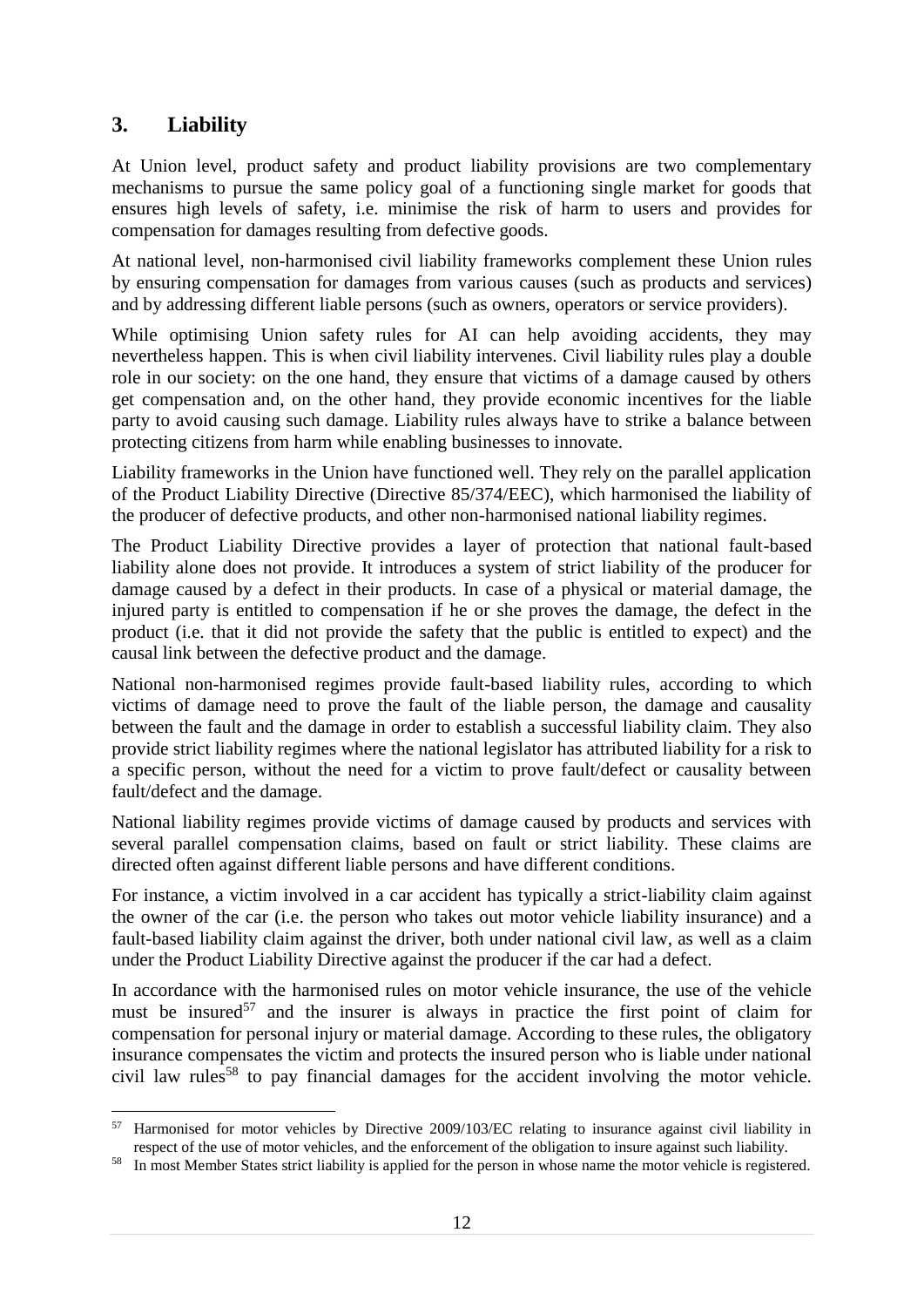Producers are not subject to mandatory insurance under the Product Liability Directive. Autonomous vehicles are not treated in Union legislation any differently from nonautonomous vehicles as regards motor insurance. Such vehicles, like all vehicles, must be covered by the third party motor liability insurance, which is the easiest way for the injured party to get compensation.

Taking out proper insurance can mitigate the negative consequences of accidents by providing for a smooth compensation for the victim. Clear liability rules help insurance companies to calculate their risks and to claim reimbursement from the party ultimately liable for the damage. For example, if an accident is caused by a defect, the motor insurer can claim reimbursement from the manufacturer after compensating the victim.

However, the characteristics of emerging digital technologies like AI, the IoT and robotics challenge aspects of Union and national liability frameworks and could reduce their effectiveness. Some of these characteristics could make it hard to trace the damage back to a human behaviour, which could give grounds for a fault-based claim in accordance with national rules. This means that liability claims based on national tort laws may be difficult or overly costly to prove and consequently victims may not be adequately compensated. It is important that victims of accidents of products and services including emerging digital technologies like AI do not enjoy a lower level of protection compared to similar other products and services, for which they would get compensation under national tort law. This could reduce societal acceptance of those emerging technologies and lead to hesitance to use them.

It will need to be assessed whether challenges of the new technologies to the existing frameworks could also cause legal uncertainty as to how existing laws would apply (e.g. how the concept of fault would apply to damage caused by AI). These could in turn discourage investment as well as increase information and insurance costs for producers and other businesses in the supply chain, especially European SMEs. In addition, should Member States eventually address the challenges to national liability frameworks, it could lead to further fragmentation, thereby increasing the costs of putting innovative AI-solutions and reducing cross-border trade in the Single Market. It is important that companies know their liability risks throughout the value chain and can reduce or prevent them and insure themselves effectively against these risks.

This chapter explains how new technologies challenge the existing frameworks and in what way these challenges could be addressed. Furthermore, specificities of some sectors, for example health care, may deserve additional considerations.

**Complexity of products, services and the value-chain**: Technology and industry have evolved drastically over the last decades. Especially the dividing line between products and services may no longer be as clear-cut as it was. Products and the provision of services are increasingly intertwined. While complex products and value chains are not new to European industry or its regulatory model, software and also AI merit specific attention in respect of product liability. Software is essential to the functioning of a large number of products and may affect their safety. It is integrated into products but it may also be supplied separately to enable the use of the product as intended. Neither a computer nor a smartphone would be of particular use without software. This means that software can make a tangible product defective and lead to physical damage (cf. box on software in the part on safety). This could eventually result in the liability of the producer of the product under the Product Liability Directive.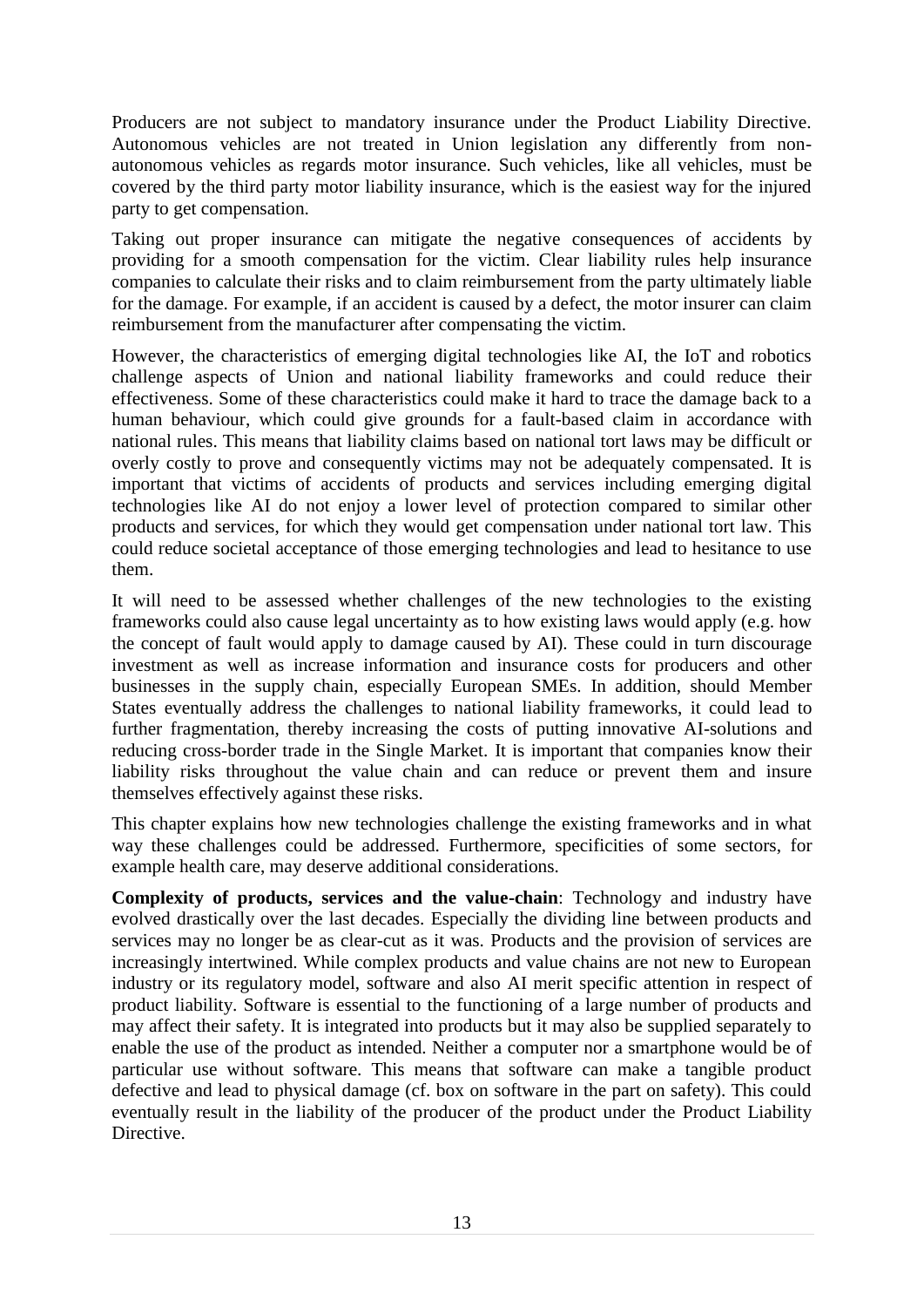However, as software comes in many types and forms, answers related to the classification of software as a service or as a product may not always be straightforward. Thus while software steering the operations of a tangible product could be considered part or component of that product, some forms of stand-alone software could be more difficult to classify.

Although the Product Liability Directive's definition of product is broad, its scope could be further clarified to better reflect the complexity of emerging technologies and ensure that compensation is always available for damage caused by products that are defective because of software or other digital features. This would better enable economic actors, such as software developers, to assess whether they could be considered producers according to the Product Liability Directive.

AI applications are often integrated in **complex IoT environments** where many different connected devices and services interact. Combining different digital components in a complex ecosystem and the plurality of actors involved can make it difficult to assess where a potential damage originates and which person is liable for it. Due to the complexity of these technologies, it can be very difficult for victims to identify the liable person and prove all necessary conditions for a successful claim, as required under national law. The costs for this expertise may be economically prohibitive and discourage victims from claiming compensation.

In addition, products and services relying on AI will interact with traditional technologies, leading to added complexity also when it comes to liability. For example, autonomous cars will share the road with traditional ones for a certain time. Similar complexity of interacting actors will arise in some services sectors (such as traffic management and healthcare) where partially automated AI systems will support human decision-making.

According to the Report<sup>59</sup> from the New Technologies formation of the Expert Group on Liability and New Technologies, adaptations of national laws to facilitate the burden of proof for the victims of AI-related damage could be considered. For example, the burden of proof could be linked to the compliance (by a relevant operator) with specific cyber-security or other safety obligations set by law: if one does not comply with these rules, a change to the burden of proof as regards fault and causation could apply.

The Commission is seeking views whether and to what extent it may be needed to mitigate the consequences of complexity by alleviating/reversing the burden of proof required by national liability rules for damage caused by the operation of AI applications, through an appropriate EU initiative.

As regards Union legislation, according to the Product Liability Directive, a product that does not meet mandatory safety rules would be considered defective, regardless of the producers' fault. There may, however, also be reasons to contemplate ways on how to facilitate the burden of proof for victims under the Directive: the Directive relies on national rules on the evidence and the establishment of causation.

**Connectivity and openness**: It is currently not entirely clear what safety expectations may be with regard to damage that results from cybersecurity breaches in the product and whether such damage would be adequately compensated under the Product Liability Directive.

<sup>1</sup> <sup>59</sup> Liability for Artificial Intelligence and other emerging technologies' Report, [https://ec.europa.eu/newsroom/dae/document.cfm?doc\\_id=63199](https://ec.europa.eu/newsroom/dae/document.cfm?doc_id=63199)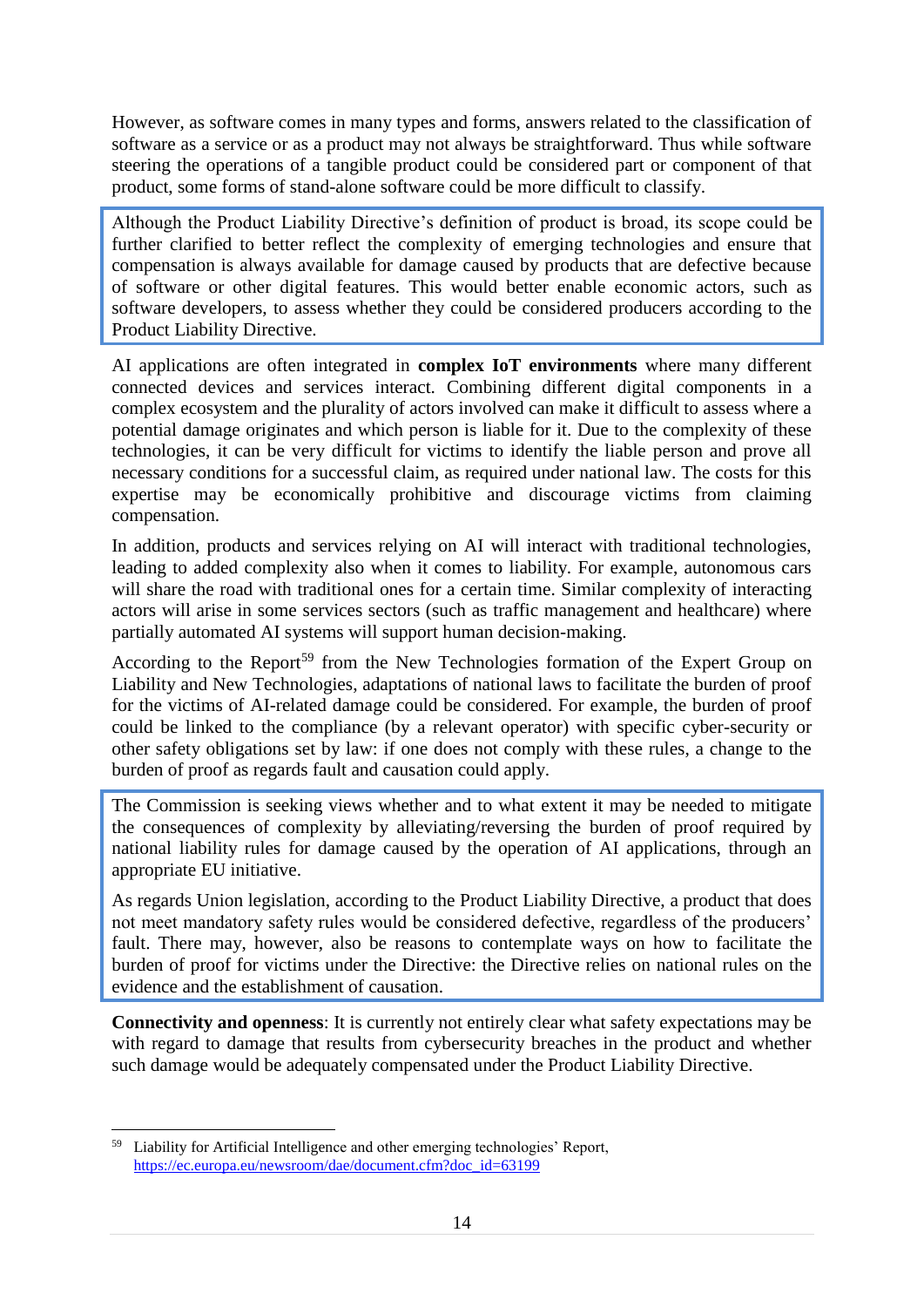Cybersecurity weaknesses may exist from the outset, when a product is put into circulation, but they may also appear at a later stage, well after the product was put into circulation.

In fault-based liability frameworks, establishing clear cyber-security obligations allows the operators to determine what they have to do in order to avoid the consequences of liability.

Under the Product Liability Directive, the question if a producer could have foreseen certain changes taking account of the product's reasonably foreseeable use may become more prominent. For example, one might see an increase in the use of the 'later defect defence' according to which a producer is not liable if the defect did not exist at the time the product was put into circulation or in the 'development risk defence' (that the state of the art knowledge at the time could not have foreseen the defect). In addition, liability could be reduced where the injured party does not perform safety relevant updates. This could potentially be regarded as contributory negligence by the injured person and therefore reduce a producer's liability. As the notion of foreseeable reasonable use and questions of contributory negligence, such as the failure to download a safety update, may become more prevalent, injured persons might find it more difficult to get compensation for damage caused by a defect in a product.

**Autonomy and opacity:** Where AI applications are able to act autonomously, they perform a task without every step being pre-defined and with less or eventually entirely without immediate human control or supervision. Algorithms based on machine-learning can be difficult, if not impossible, to understand (the so-called 'black-box effect').

In addition to complexity discussed above, due to the black-box effect in some AI, getting compensation could become difficult for damage caused by autonomous AI-applications. The need to understand the algorithm and the data used by the AI requires analytical capacity and technical expertise that victims could find prohibitively costly. In addition, access to the algorithm and the data could be impossible without the cooperation of the potentially liable party. In practice, victims may thus not be able to make a liability claim. In addition, it would be unclear, how to demonstrate the fault of an AI acting autonomously, or what would be considered the fault of a person relying on the use of AI.

National laws have already developed a number of solutions to reduce the burden of proof for victims in similar situations.

A guiding principle for Union product safety and product liability remains that it is for producers to ensure that all products put on the market should be safe, throughout their lifecycle as well as for the use of the product that can reasonably be expected. This means that a manufacturer would have to make sure that a product using AI respects certain safety parameters. The features of AI do not preclude that there is an entitlement to safety expectations for products, whether they are automatic lawnmowers or surgery robots.

Autonomy can affect the safety of the product, because it may alter a product's characteristics substantially, including its safety features. It is a question under what conditions self-learning features prolong liability of the producer and to what extent should the producer have foreseen certain changes.

In close coordination with corresponding changes in the Union safety framework, the notion of 'putting into circulation' that is currently used by the Product Liability Directive could be revisited to take into account that products may change and be altered. This could also help to clarify who is liable for any changes that are made to the product.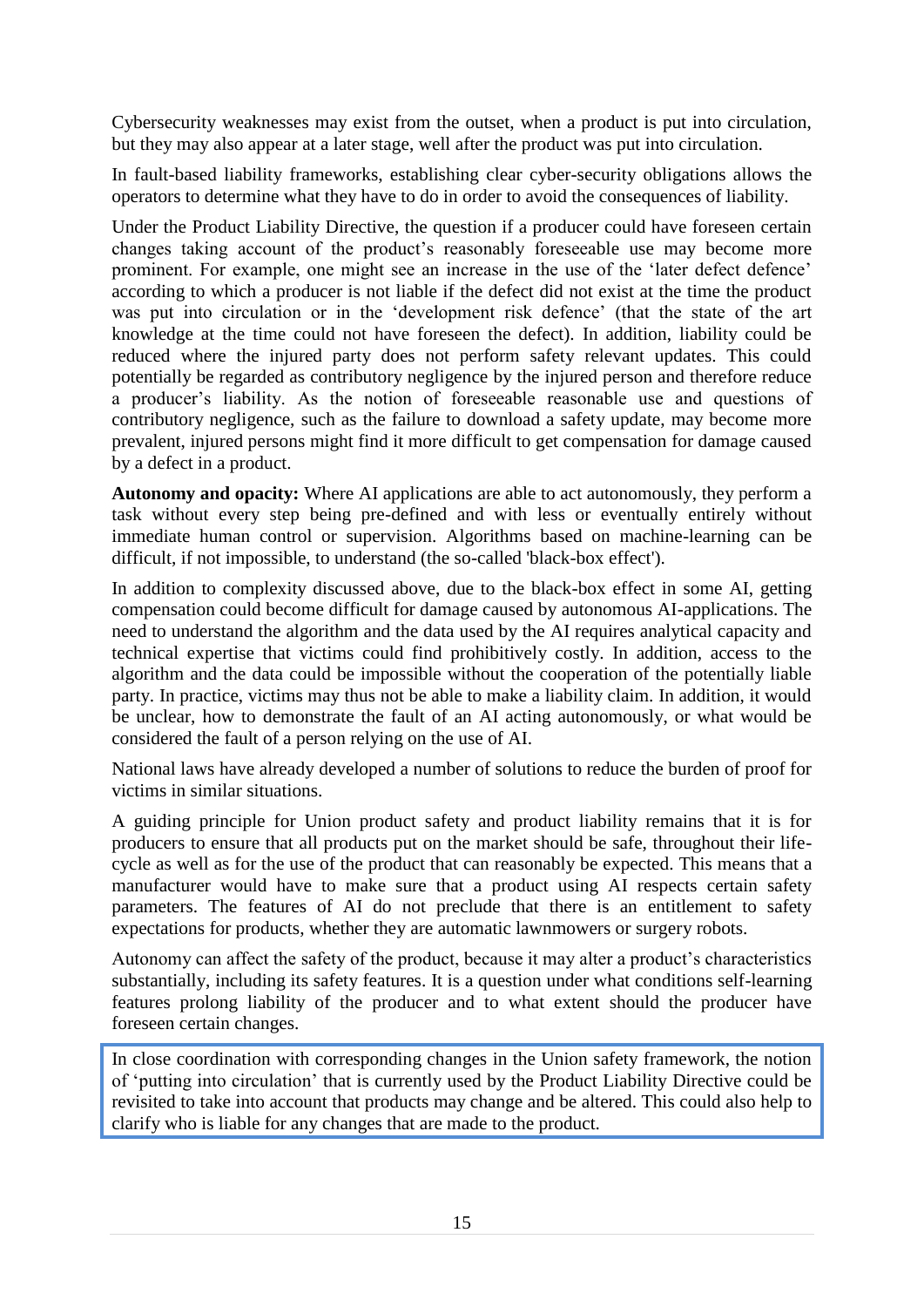According to the Report<sup>60</sup> from the New Technologies formation of the Expert Group on Liability and New Technologies, the operation of some autonomous AI devices and services could have a specific risk profile in terms of liability, because they may cause significant harm to important legal interests like life, health and property, and expose the public at large to risks. This could mainly concern AI devices that move in public spaces (e.g. fully autonomous vehicles, drones<sup>61</sup> and package delivery robots) or AI-based services with similar risks (e.g. traffic management services guiding or controlling vehicles or management of power distribution). The challenges of autonomy and opacity to national tort laws could be addressed following a risk-based approach. Strict liability schemes could ensure that whenever that risk materialises, the victim is compensated regardless of fault. The impact of choosing who should be strictly liable for such operations on the development and uptake of AI would need to be carefully assessed and a risk-based approach be considered.

For the operation of AI applications with a specific risk profile, the Commission is seeking views on whether and to what extent strict liability, as it exists in national laws for similar risks to which the public is exposed (for instance for operating motor vehicles, airplanes or nuclear power plants), may be needed in order to achieve effective compensation of possible victims. The Commission is also seeking views on coupling strict liability with a possible obligation to conclude available insurance, following the example of the Motor Insurance Directive, in order to ensure compensation irrespective of the liable person's solvency and to help reducing the costs of damage.

For the operation of all other AI applications, which would constitute the large majority of AI applications, the Commission is reflecting whether the burden of proof concerning causation and fault needs to be adapted. In this respect, one of the issues flagged by the Report<sup>62</sup> from the New Technologies formation of the Expert Group on Liability and New Technologies is the situation when the potentially liable party has not logged the data relevant for assessing liability or is not willing to share them with the victim.

# **4. Conclusion**

The emergence of new digital technologies like AI, the IoT and robotics raise new challenges in terms of product safety and liability like connectivity, autonomy, data dependency, opacity, complexity of products and systems, software updates and more complex safety management and value chains.

The current product safety legislation contains a number of gaps that need to be addressed, in particular in the General Product Safety Directive, Machinery Directive, the Radio-Equipment Directive and the New Legislative Framework. Future work on the adaptation of different pieces of legislation in this framework will be done in a consistent and harmonised manner.

The new challenges in terms of safety create also new challenges in terms of liability. Those liability related challenges need to be addressed to ensure the same level of protection

<sup>1</sup> <sup>60</sup> Liability for Artificial Intelligence and other emerging technologies' Report, [https://ec.europa.eu/newsroom/dae/document.cfm?doc\\_id=63199](https://ec.europa.eu/newsroom/dae/document.cfm?doc_id=63199)

<sup>&</sup>lt;sup>61</sup> Cf. unmanned aircraft systems referred to in Commission Implementing Regulation (EU) 2019/947 of 24 May 2019 on the rules and procedures for the operation of unmanned aircraft.

<sup>&</sup>lt;sup>62</sup> Liability for Artificial Intelligence and other emerging technologies' Report, [https://ec.europa.eu/newsroom/dae/document.cfm?doc\\_id=63199](https://ec.europa.eu/newsroom/dae/document.cfm?doc_id=63199)